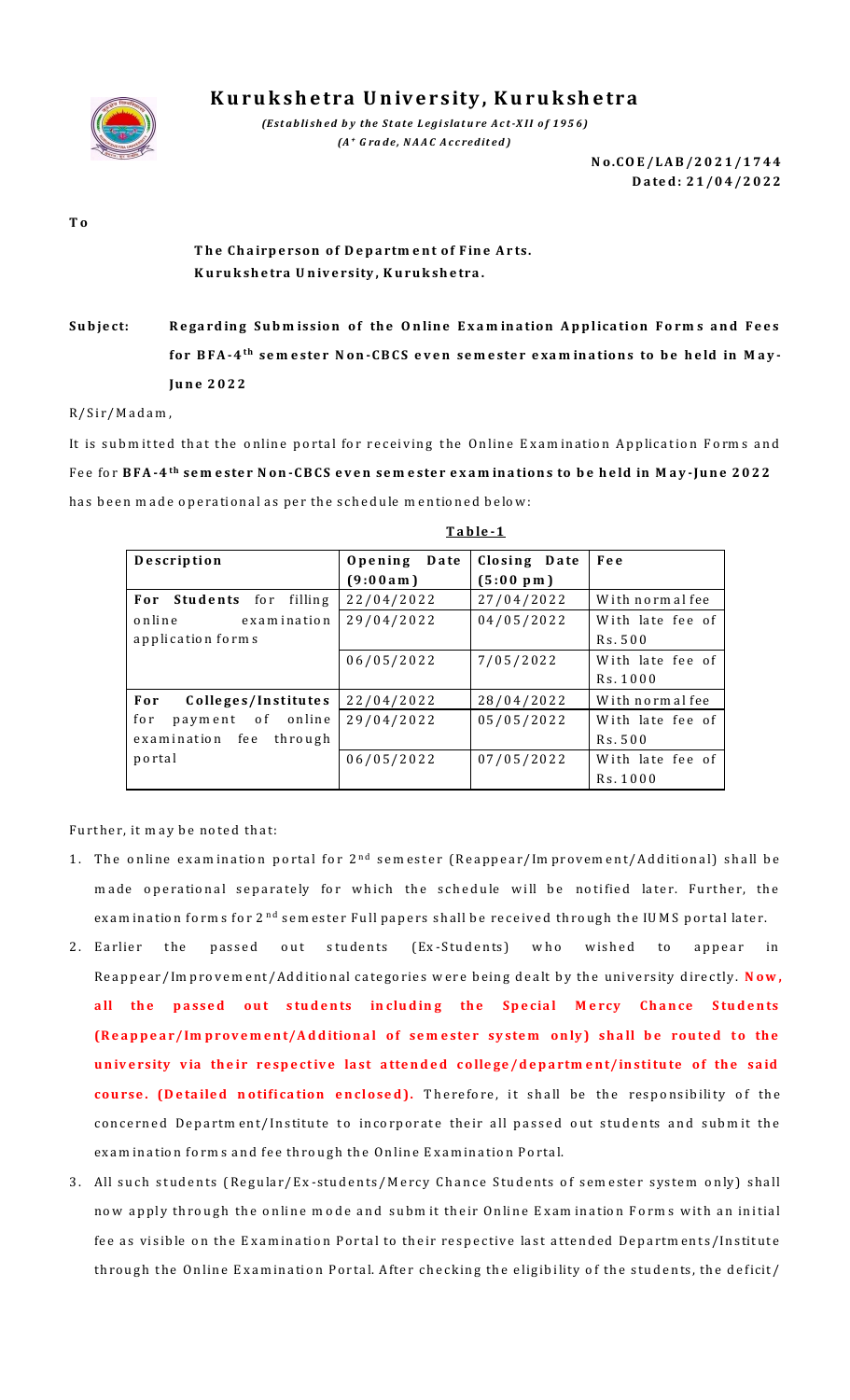balance fee, if any, shall be updated/ raised by the university and shall be displayed in the Students' login as well as in the department Login.

- 4. After the generation of the Deficit/Balance fee by the university, it shall be the duty of the concerned Department to collect the Deficit/Balance fee from the concerned student and pay the same to the university through the Online Examination Portal. Please note that the Deficit/ Balance Fee shall be received by the university through the online mode through the portal only. Therefore, all the above departments are requested to timely make the arrangements of the Net Banking Kits to avoid the 11<sup>th</sup> hour chaos.
- 5. Please note that the Admit Cards-cum-Roll Numbers of such students will not be issued whose Deficit/Balance fee has been generated by the university and is unpaid by the concerned department.
- 6. The Deficit/Balance fee (as generated by the university) shall be paid by the respective departments through the Online Examination Portal only to the University. After realizing the com plete Exam ination Fee by the university, the Admit cards-cum-Roll Numbers shall be made available in the Generate NOC section of the College Login. After the issuance of NOC by the concerned department, the Admit Cards-cum-Roll Numbers will be made available in the Students' as well as the College Login.

Please note: NO other mode of the payment of the Deficit/Balance Fee (except through the **Online Examination Portal) shall be entertained by the university in any case. Therefore,** all the above departments are requested to timely make the arrangements of the Net **Banking Kits to avoid the 11<sup>th</sup> hour chaos.** 

- 7. The departments shall be able to pay the Deficit/Balance fee through the link **Exam Fees -->** Subm it Deficit Fees.
- 8. Departments/Institutes shall have to mandatorily submit a hard copy of the list of Full papers/ Reappear/ Im provem ent/ Additional approved students who have filled the online examination form for even sem esters for the session May-June 2022 in the specified form at placed below at **Annexure -A** duly signed by the Chairperson/Director im mediately to the Computer Lab. as and when the work of the online filling of the forms get completed for a class; after which Departments/Institutes shall be able to generate and download forms 176, 177 and 178 which is available on their portal.

Please note that the list of the approved Students in the specified format (Annexure -A) shall be received by the Computer Lab., schedule wise as mentioned in the Table-1 above.

Furtherm ore, the hard copy/.pdf of the online examination forms as submitted by the students to their respective departments/institutes along with the FEE RECEIPT of the examination fee shall be mandatorily submitted by the department/institutes to the Result Branches schedule wise as mentioned in the Table-1 above.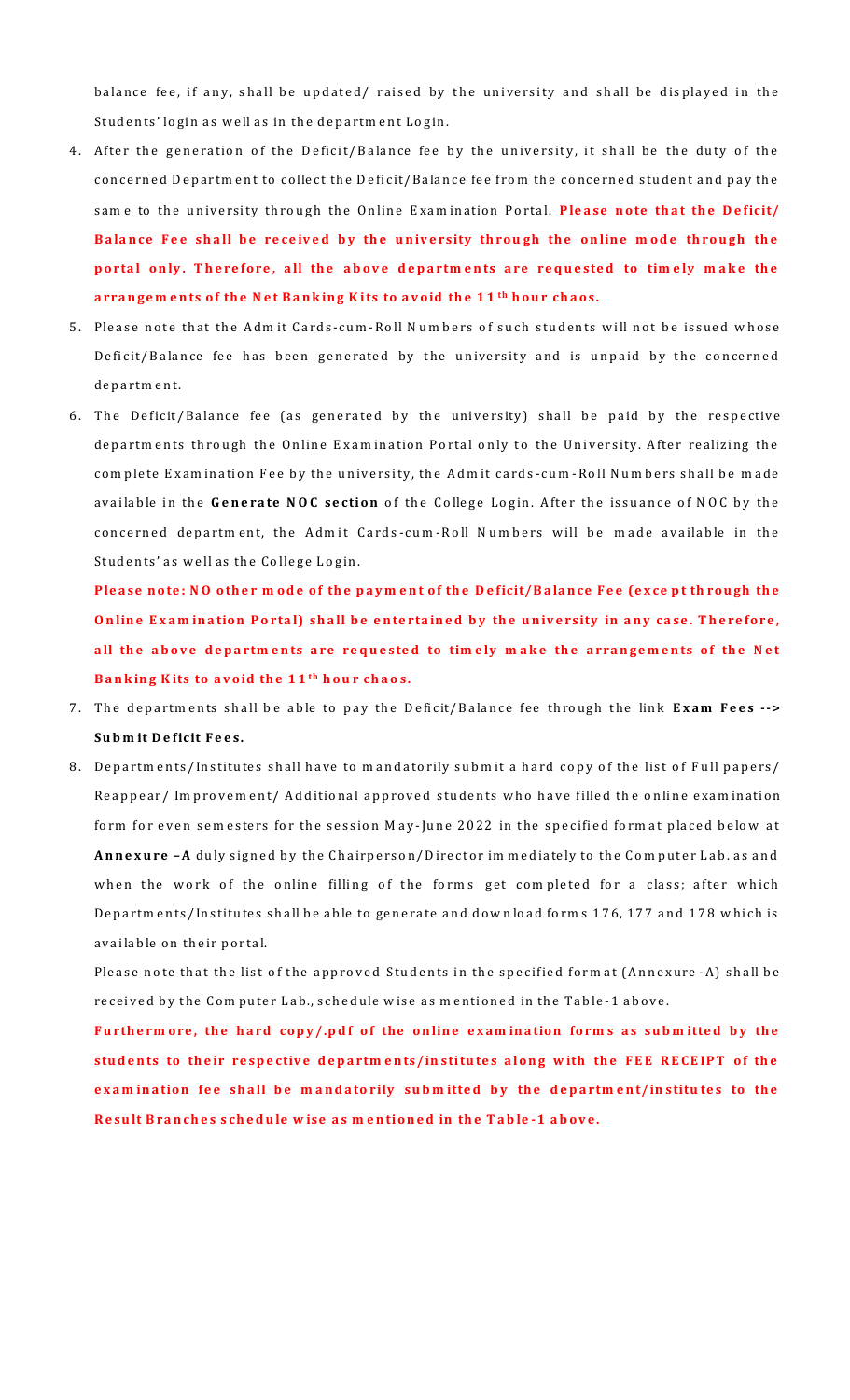## L ist of the Annroved Students

| 1.<br>$2$ .<br>3.<br>4.<br>5.<br>6. | Name of the Course<br>Semester<br>Total fees paid | Name of the Department/Institute<br>Examination to be held in<br>Total number of approved students |                  |                         | ÷<br>÷                                                                           |             |                                                          |                            |
|-------------------------------------|---------------------------------------------------|----------------------------------------------------------------------------------------------------|------------------|-------------------------|----------------------------------------------------------------------------------|-------------|----------------------------------------------------------|----------------------------|
| S.<br>No.                           | College<br>Roll No                                | Student's<br>Name                                                                                  | Father's<br>Name | Regn.<br>N <sub>o</sub> | Examination<br>Type (Full<br>papers<br>/Reappear<br>/Improvement<br>/Additional) | Examination | OBC scroll<br>Fee amount  no./Transaction<br>$ID/DD$ no. | Date of<br>fe e<br>payment |
|                                     |                                                   |                                                                                                    |                  |                         |                                                                                  |             |                                                          |                            |

papers/Reappear/Im provem ent/Additional students has been timely deposited in the university account by the Departm en t/ Institute in accordance with the online schedule of submission of examination forms.

> **( Se a l a n d Sign a tu re ) H e a d o f th e D e p a rt m e n t/I n stitu te**

- 9. All the Departments/Institutes must ensure that the online examination application forms are being filled up in their respective Computer Lab.(s) to avoid any type of discrepancy while filling the forms. The Colleges must also ensure that no eligible student be deprived of from filling the online examination form.
- 10. Departments/Institutes are free to change the wrongly opted subjects of the students at their own end through the link **STUDENT --> Student Exam Subject Updation**.
- 11. The Departments/Institutes have been facilitated with a provision for resetting the passwords of the students by using Students --> Reset All Profile Password tab.
- 12. If a student wishes to change his/her then the mobile number of the students can be changed by the Department using Update Students Profile link.
- 13. All the pre-examinations activities in terms of Admit Cards, Signature Charts and Confidential pastings shall be undertaken by the Departments/Institutes them selves.
- 14. Department/Institutes shall not entertain any ex-student belonging to the closed/disaffiliated c o lle g e s .
- 15. The Departments/Institutes have also been provided with a facility to promote their regular full paper students (whose previous examination forms already exist in the online system) to successive semesters. The Departments shall ensure proper and timely coordination with their students so as to fix the responsibility of filling the online examination form on the part of department OR Student. In case Departments/Institutes decides to promote their students th rough its Panel, then the decision of promoting the students by departments may be clearly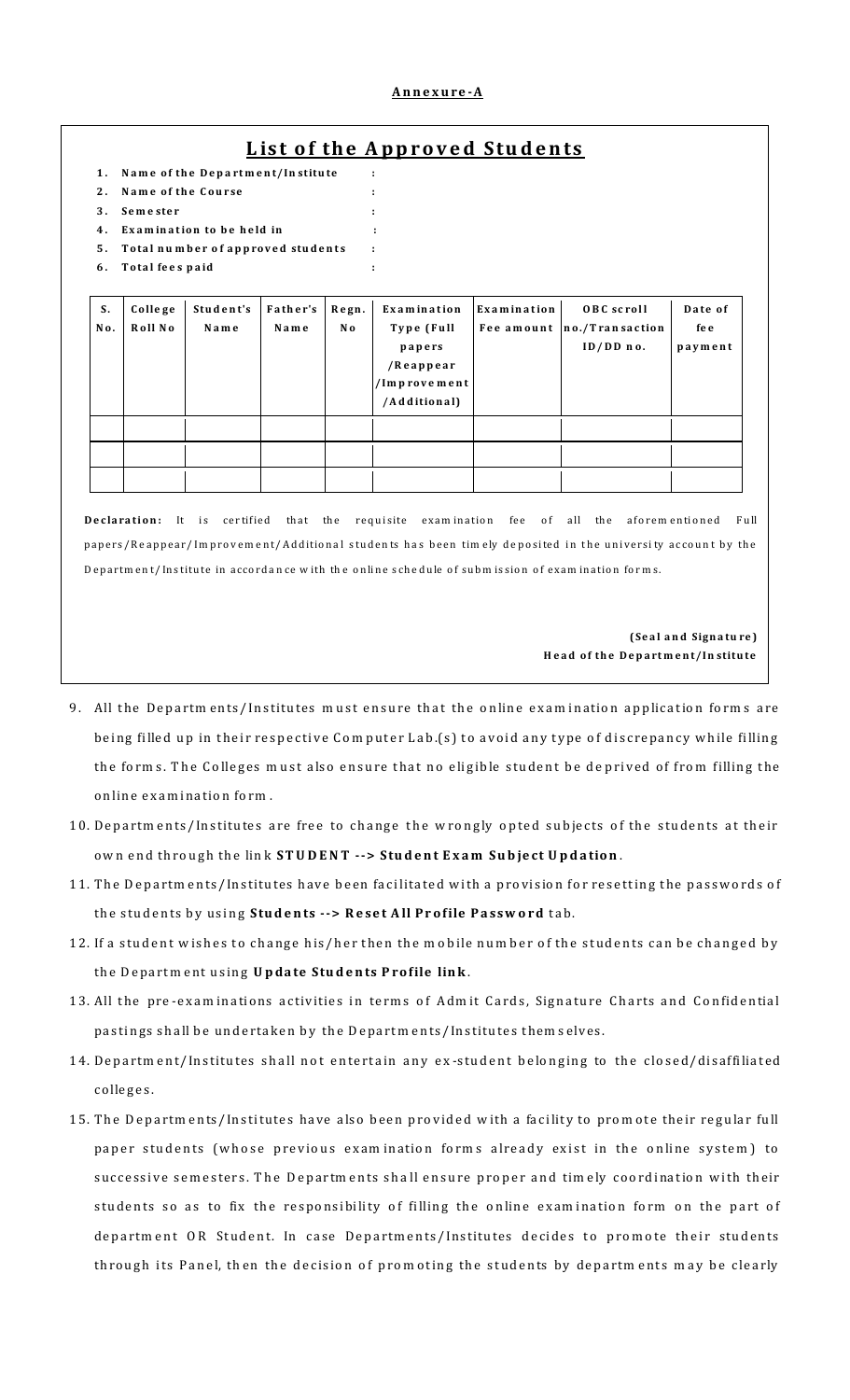com m unicated to their students in order to avoid any am biguity. Departments/Institutes may prom ote their students by following the below mentioned steps:

- i. Go to '**Students'** tab and click on 'Promote Student'.
- ii. Enter the input details and click on '**Find**' button. A list of eligible students whose previous examination forms already exists in the online system will be d is played.

(Note: In case, the form of any student does not exist in the Online System; then, such students may be asked to register themselves and fill their online examination forms through student panel for the current semester)

| <b>SEMESTER</b><br><b>Exam System</b> |                       | $\mathbf{r}$       | Class Name                  |                     | B.A. (Mass Communicati- |                            | Semester/Part |                   | <b>SEMESTER-1</b> |                   |              | Clear          |          |
|---------------------------------------|-----------------------|--------------------|-----------------------------|---------------------|-------------------------|----------------------------|---------------|-------------------|-------------------|-------------------|--------------|----------------|----------|
| <b>Exam Type</b>                      |                       | <b>FULL PAPERS</b> | $\mathbf{v}$                | <b>Exam Session</b> |                         | Nov-Dec 2018               |               | <b>Entry Date</b> |                   | Select.           | Select       |                | Find     |
| SN#                                   | <b>Student Name</b>   |                    | <b>Father Name</b>          |                     | <b>Email Id</b>         |                            |               | Mobile No         | <b>DOB</b>        | <b>Entry Date</b> | <b>State</b> | City           | Promote  |
|                                       | <b>HIMENDER</b>       |                    | <b>HARI PARKASH</b>         |                     |                         | vadavhimender@gmail.com    | 8168009537    |                   | 25-06-1998        | 29-08-2018        | Harvana      | <b>PANIPAT</b> | $\Omega$ |
|                                       |                       |                    |                             |                     |                         |                            | 9729783408    |                   |                   |                   |              |                |          |
|                                       | <b>NEELESH MISHRA</b> |                    | <b>BIDYA BHUSHAN MISHRA</b> |                     |                         | neeleshmishra417@gmail.com |               |                   | 10-05-1998        | 29-08-2018        | Harvana      | <b>PANIPAT</b> | $\Omega$ |

- iii. Click on Promote link and enter Semester/Year, Examination Type, Subjects and details about last qualifying examination and save.
- iv. Go to the Application Status to Preview and Submit.
- v. Submit fee.

## **General Instructions for the Students for filling the Online Examination Application Form**

- 1. Those students who are applying for the online exam ination forms for the very first time in any of the sem ester must have an e-mail ID and a mobile number for exam registration. Such students shall have to register and fill their forms online and also upload the photographs, signature and thumb im pression on the University Exam ination Portal.
- 2. Before filling the form, please read carefully about eligibility criteria, exam inations schedule and fee details available on the University Website (http://www.kuk.ac.in).
- 3. Steps for filling the examination form.
	- i) Click on www.kuk.ac.in> Online Exam /Re-evaluation > Online Examination Form (Regular Students) > REGULAR STUDENTS (for this em ail id and m obile num ber is required)
	- ii) After having a successful registration, go to Student Login by using the user id (which is your em ail id) and passw ord that has been sent to your mobile number.
	- iii) Fill Personal Details and Save.
	- iv) Fill Exam ination Details and Save.
	- v) Go to Application Status, Preview the form and Submit. The form will now get finally submitted. (Please note that the online examination form shall get finally submitted only after following the Step v.)
	- vi) Take printout by clicking on Preview / Download PDF button at top right corner.
	- vii) Subm it the hard copy of the filled online form (.pdf) in the concerned College.
- 4. The students are advised to fill their online examination forms using the same login ID/email id as used in pervious sem ester/year in a sam e class and college.

Please note: Change of email id in the same class and college may lead to different Roll **Numbers in different semesters of the same student thereby leading to numerous** discrepancies in Roll Numbers as well as Result compilation.

5. The students shall carefully select the College, Class and Examination Type while filling the Online Exam ination Form. The form submitted in w rong college may lead to non-payment of the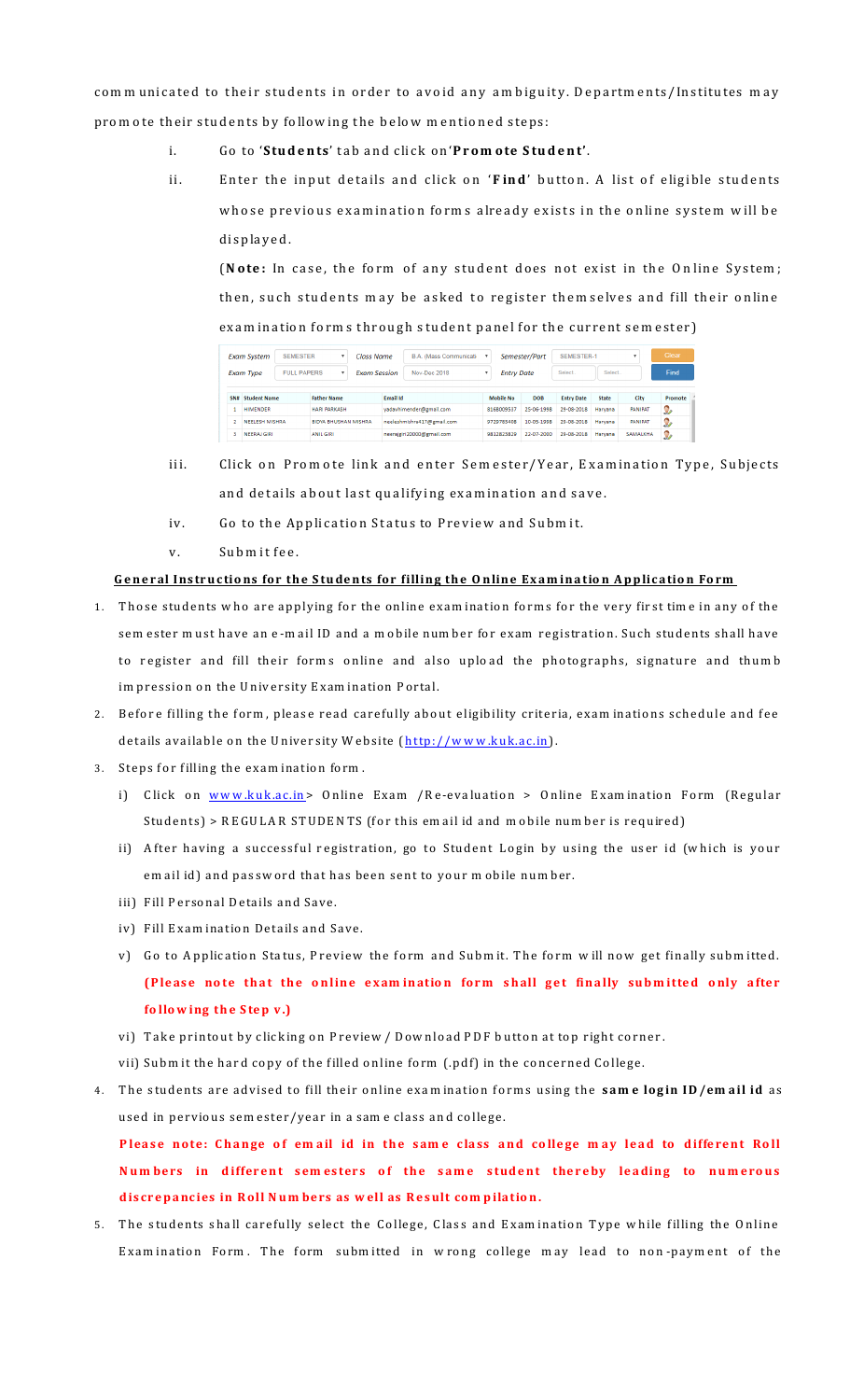exam ination fee by the said (wrong) college; thereby leading to the non-issuance of the Admit Cardscum - Roll N um bers.

- 6. After the subm ission of one exam ination form in a particular class and college, if the student wishes to fill more than one examination form in Reappear/Improvement/Additional categories, then by clicking on Exam Form +/ Click for More Examination Form, the student shall be able to successfully subm it his more than one examination form in various categories through same email id and in the same class and college.
- 7. The students will fill their own mobile number and email id only (and not someone else's) while doing the registration and filling the online examination form as all important correspondence/messages shall be sent on the registered em ail id and mobile number.
- 8. If a student forgets his/her em ail ID and password; then follow these steps to recover the same: Go to **Student Login --> Click on Forgot UserID / Password**. The email Id and password will be sent to his/her registered mobile number.



Even Colleges can also provide the user id/mobile number to their students by visiting the **Dashboard** on their panel.

- 9. Details of examination fees for all the courses are available at university's website (www.kuk.ac.in)
- 10. The Exam ination fees and Deficit/Balance Fee (if any) for all the students who have filled their online exam ination forms in Full Papers/Reappear/Im provem ent/Additional shall be paid through their concerned College/Institute through the online exam ination portal.

Please note: The Deficit/Balance Fee of the students shall be accepted by the university through the Online Examination Portal only by the respective Colleges/ Departments/Institutes. The students shall not pay their deficit/balance fee directly to the university through any other mode except through their last attended college/department/institute via the Online Examination Portal.

- 11. The students shall receive the message on their registered mobile numbers immediately after the generation of the Balance/Deficit Fee by the university. The updated Deficit/Balance Fee shall also be reflected in the Application Status in the students' login. Upon the updation of the Deficit/Balance Fee, the concerned students shall deposit his/her Deficit/Balance fee to the concerned College. This Deficit/Balance fee as received by the College; then shall be paid to the university through the Online Exam ination Portal.
- 12. The students who have applied their online examination forms shall regularly check the Application Status through their logins for the status of the Deficit/Balance fee (if any) as raised by the university.
- 13. After final subm ission of the Examination Form, the Students shall take the print out of the form and subm it the same to the concerned College.
- 14. For any changes/am biguities after final subm ission of exam ination form, all the students will contact their concerned College who w ill resolve them selves or get them resolved by the university.